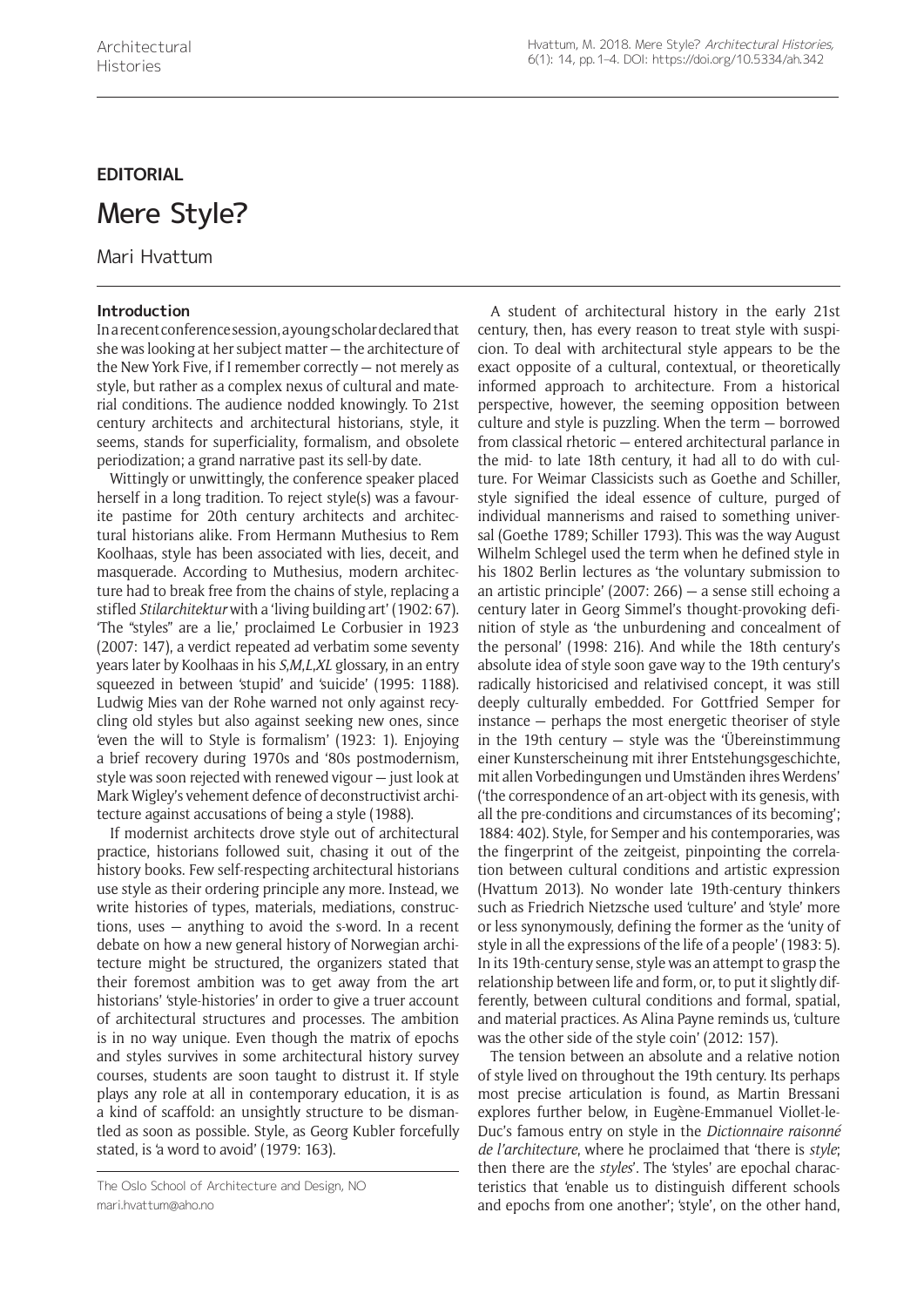is 'the manifestation of an ideal based on a principle' (1990: 231–232). Le Corbusier upheld a similar duality, for while denouncing 'the styles' as a lie, he celebrated Style  $-$  in singular and with a capital  $S -$  as 'a unity of principle animating all the work of an epoch' (2007: 147). The dichotomy still lingers. In an *El Croquis* interview a few years back, Jacques Herzog dismissed any mention of style with respect to Herzog & de Meuron's work, but insisted nevertheless on describing their architecture as an embodiment of the *zeitgeist*, i.e., as Style: 'All of the desires and tastes of a moment taken together create the spirit of the time, the very notion of *our time*. … Architects must be able to speak the language of their time' (Kipnis 1997: 8). Style lives on, it seems, if sometimes under different names.

This special issue of *Architectural Histories* started as a Society of Architectural Historians conference session in Glasgow in 2017. I proposed the session out of an equal sense of curiosity and frustration. Curiosity about how the concept of style has functioned in architectural discourse since its introduction in the 18th century, and how it came to take on so many near contradictory meanings along the way. Frustration with the reluctance to discuss style in contemporary architectural history — as if the fact that we no longer necessarily share the historicist notion of epochal style should prevent us from examining its function in periods that did.<sup>1</sup>

The essays in this issue do not shy away from such examination. Caroline van Eck — a pioneer of style studies with books such as *The Question of Style in Philosophy and the Arts* (1995) — studies the dynamics of stylistic transformation in Napoleonic France in the essay 'The *Style Empire* and its Pedigree: Piranesi, Pompeii, and Alexandria'. She locates in the *Style Empire* a poetics of appropriation and transformation in which past styles are fused and transformed in an almost 'Alexandrian' manner. 'Alexandrianist art', van Eck tells us, 'is an art determined by a poetics of appropriating, recreating and transforming the past, preferably by showing how layers of the past can be imposed on each other.' Demonstrating how this poetics manifested itself in Piranesi's hybrid designs and in Percier and Fontaine's *Maison Beauharnais* in Paris, van Eck presents a compelling alternative to the standard history of historicism.

Sigrid de Jong's forthcoming essay presents another thought-provoking reading of enlightenment historicism, namely the reappreciation of gothic architecture in 18thcentury France. Looking particularly at Jacques-Germain Soufflot's 1741 lecture, 'Mémoire sur l'architecture gothique', in which he analyses Notre Dame de Paris by means of an imaginary walk, de Jong uncovers an as it were 'a-historical' tradition for understanding and appropriating historical style. In contrast to Goethe's historicising eulogy to Strasbourg Cathedral, Soufflot and his French contemporaries developed something like an antihistoricist historicism in which the gothic was inscribed into a universalising aesthetics.

In his entry on style in the *International Encyclopaedia of Social Science* from 1968, Ernst Gombrich warned against the 'physiognomic fallacy' — that is, the assumption that one can judge the cultural level of a period or a people by

looking at the style of their art and architecture. Instead, he recommended students of style 'return to the lessons of ancient rhetoric' (Gombrich 2009: 160). That is indeed what Martin Bressani has done in his essay 'The Performative Character of Style'. Focusing on the theoretical work of Eugène-Emmanuel Viollet-le-Duc and some of his lesserknown contemporaries, Bressani explores how 19th-century style theory attempted to come to terms with the creative act itself; 'to grapple', as he puts it, 'with humanity's very "shaping power."' He uncovers a concept of style that is closer to performance than physiognomy, echoing the original meaning of the term in classical rhetoric. In my own forthcoming essay I take a similar point of departure, but instead of looking particularly at the performative aspect of style, I look at the concept's complex transformation in German 19th-century thought, from Goethe and Schlegel to Semper. The architect Friedrich Eisenlohr plays an important role in this story, encapsulating the shift from an idealist to a historicist concept of style.

Epochal style may today seem like an outmoded model for thinking about architectural development, but it was once a radical conceptual innovation. In her forthcoming essay, Petra Brouwer investigates style as an ordering tool for an entirely new genre of architectural history writing: the handbook. Emerging in the 1830s and reaching its popular peak with works such as James Fergusson's *Illustrated Handbook of Architecture* (1855), the handbook's style matrix would shape the conception both of architectural history and contemporary architecture for generations to come.

As the essays in this collection make clear, style is a controversial and ambiguous concept, signifying different things to different people, in different places, and at different times. Never was it more controversial than in early 20th-century Germany, where the fervent search for a new style paralleled an equally vehement rejection of style altogether. Deborah Asher Barnstone examines some of the German style debates in the 1920s and '30s, looking at, for example, the first issue of the Werkbund journal *Die Form: Monatsschrift für gestaltende Arbeit* (1922), which was dedicated in its entirety to the question of 'der Zeitstil'. With contributions from seminal figures such as Peter Behrens and Hans Poelzig, the issue gives a condensed glimpse into the modernist ambivalence towards style.

Whether looking at style in the form of Alexandrian metamorphosis, perceptual theory, performance, or taxonomy, the essays in this collection show the centrality of style to modern architectural discourse and practice. For centuries, style was a sophisticated way of dealing with meaning in architecture and a subtle vehicle for thinking about architecture's referentiality, historicity, and mimetic capacity. And while it may have lost its credibility as a historiographic tool in contemporary architectural history writing, style remains a profoundly important historical concept. Far more than a scaffold, style penetrates the very core of modern architecture.

Of all the good reasons why we should continue to think and talk about style in architectural history, perhaps the most powerful was put forward by James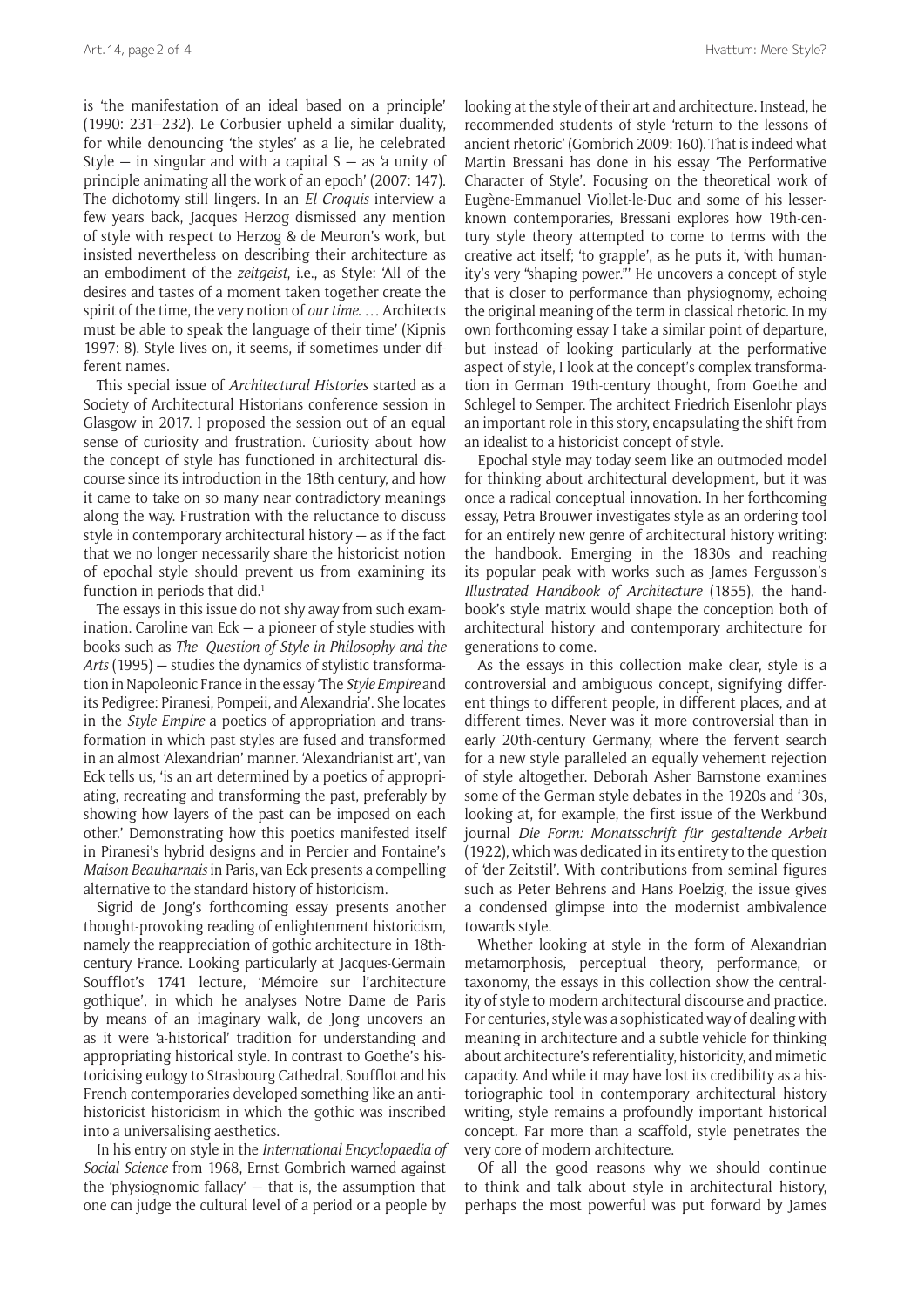Ackerman half a century ago, in an otherwise fiercely critical essay on style. The concept of style certainly has all kinds of problems, Ackerman admitted, but that should not make us avoid it. In fact, *not* investigating style might make us fall prey to style history's most reductive assumptions:

Although we cannot work without a theory of style, and although we continue to speak of classical, baroque, or painterly forms, we have allowed the systems that give meaning to these terms to slip into the unconscious, where they operate without the benefit of our control, as the barrier against new perceptions. (1962: 230)

Failing to problematise style  $-$  letting it 'slip into the unconscious', as Ackerman puts it — might paradoxically contribute to cement outdated notions of style, allowing them to lurk as unquestioned prejudice in our teaching and research. I would even go a step further: Without understanding style  $-$  the way it has been used and the way it has been thought about — we cannot understand modern architecture. Instead of nodding indulgently at the young historian's reluctance to speak of the work of the New York Five as style, then, perhaps we should encourage her to do just that.

#### **Note**

<sup>1</sup> If style has suffered from bad press in recent years, it has never been entirely abandoned. In aesthetics and art theory, style has been the subject of renewed interest lately; see, for instance, Ina Blom, *On the Style Site* (2007). The edited collection of Caroline van Eck, James McAllistar, and Renée van de Vall, *The Question of Style in Philosophy and the Arts* from 1995, was vital in bringing style back into focus, building on previous efforts such as Berel Lang's *The Concept of Style* (1979) and seminal essays by, for example, Meyer Schapiro (1953); James Ackerman (1962); Friedrich Piel (1963); Ernst Gombrich (1968); and Nelson Goodman (1975). More recently, style has become a point of overlap between architectural history, anthropology, and archaeology, see for instance Caroline van Eck, Miguel John Versluys, and Pieter ter Keurs' essay 'The Biography of Cultures: Style, Objects and Agency' (2015). Alexander Nagel and Christopher Wood's *Anachronic Renaissance* (2010) offers, among many other things, fine insights into the workings of style. In architectural history of the 19th century much has also happened since Wolfgang Herrmann published the collection *In What Style Should We Build? The German Debate on Architectural Style* in 1992. Martin Bressani, in his recent monograph on Viollet-le-Duc (2014), tackles the issue of style with renewed vigour, as does Alina Payne in *From Ornament to Object* (2012). See also Germann (1973); Hager and Knapp (1977); Bergdoll (1983); and Hvattum (2013, 2017).

### **Competing Interests**

The author has no competing interests to declare.

#### **References**

- **Ackerman, JS.** 1962. A theory of style. *The Journal of Aesthetics and Art Criticism*, 20(3): 227–37. DOI: <https://doi.org/10.2307/427321>
- **Bergdoll, B.** 1983. Archaeology vs. history: Heinrich Hübsch's critique of neoclassicism and the beginnings of historicism in German architectural theory. *Oxford Art Journal*, 5(2): 3–12. DOI: [https://doi.org/10.1093/](https://doi.org/10.1093/oxartj/5.2.3) [oxartj/5.2.3](https://doi.org/10.1093/oxartj/5.2.3)
- **Blom, I.** 2007. *On the Style Site: Art*, *Sociality*, *and Media Culture*. New York: Sternberg.
- **Bressani, M.** 2014. *Architecture and the Historical Imagination: Eugène-Emmanuel Viollet-le-Duc 1814–1879*. Farnham: Ashgate.
- **Germann, G.** 1973. *Gothic Revival in Europe and Britain: Sources*, *Influences and Ideas*. Cambridge, Mass.: MIT Press.
- **Gombrich, E.** 2009. Style. In: Preziosi, D (ed.), *The Art of Art History*. *A Critical Anthology*, 129–40. Oxford: Oxford University Press. (First published: Gombrich, E. 1968. *International Encyclopedia of the Social Sciences*. Vol. 15. New York: The Free Press 1968. 352–61.)
- **Goodman, N.** 1975. The status of style. *Critical Inquiry*, 1(4): 799–811. DOI: <https://doi.org/10.1086/447816>
- **Hager, W** and **Knapp, N.** 1977. *Beiträge zum Problem des Stilpluralismus*. Munich: Prestel.
- **Herrmann, W.** 1992. *In What Style Should We Build? The German Debate on Architectural Style*. LA: The Getty Center.
- **Hvattum, M.** 2013. Crisis and correspondence: Style in the nineteenth century. *Architectural Histories*, 1(1). DOI: <https://doi.org/10.5334/ah.an>
- **Hvattum, M.** 2017. *Zeitgeist*, Style, and *Stimmung*: Notes on Architectural Historiography in the Late Eighteenth Century. In: Van Eck, C and De Jong, S (eds.), *Eighteenth-Century Architecture*, 2: 691–714. *The Companions to the History of Architecture*. London: Wiley.
- **Kipnis, J.** 1997. A conversation with Jaques Herzog. *El Croquis*, 84: 7–21.
- **Koolhaas, R** and **Mau, B.** 1995. *S*,*M*,*L*,*XL*. New York: Monacelli.
- **Kubler, G.** 1979. Towards a Reductive Theory of Visual Style. In: Lang, B (ed.), *The Concept of Style*, 163–73. Ithaca: Cornell University Press.
- **Lang, B.** 1979. *The Concept of Style*. Ithaca: Cornell University Press.
- **Le Corbusier.** 2007. *Towards an Architecture*. Trans. by J. Goodman. LA: Getty Publications.
- **Mies van der Rohe, L.** 1923. Bauen. *G*. *Material zur Elementaren Gestaltung II*, 1. September 23.
- **Muthesius, H.** 1902. *Stilarchitektur und Baukunst: Wandlungen der Architektur im XIX*. *Jahrhundert und ihr heutiger Standpunkt*. Mülheim-Ruhr: Schimmelpfeng.
- **Nagel, A** and **Wood, CS.** 2010. *Anachronic Renaissance*. New York: Zone Books.
- **Nietzsche, F.** 1983. David Strauss, the Confessor and the Writer. Trans. by R J Hollingdale. In: *Friedrich Nietzsche Untimely Meditations*, 1–55. Cambridge: Cambridge University Press.